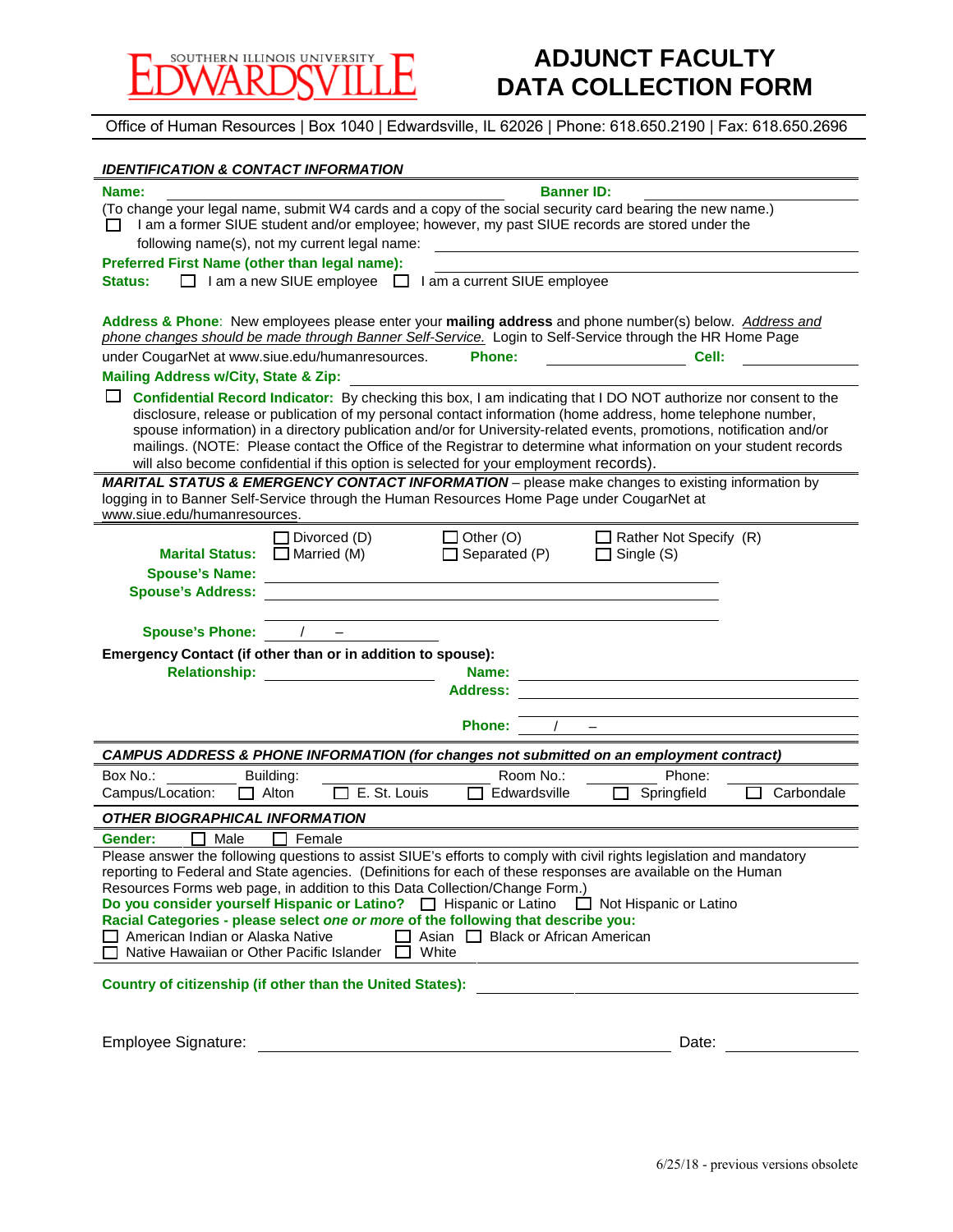## **VOLUNTARY SELF-IDENTIFICATION OF PROTECTED VETERAN STATUS**

SIUE is a Government contractor subject to the Vietnam Era Veterans' Readjustment Assistance Act of 1974, as amended by the Jobs for Veterans Act of 2002, [38 U.S.C. 4212](http://api.fdsys.gov/link?collection=uscode&title=38&year=mostrecent§ion=4212&type=usc&link-type=html) (VEVRAA), which requires Government contractors to take affirmative action to employ and advance in employment: (1) disabled veterans; (2) recently separated veterans; (3) active duty wartime or campaign badge veterans; and (4) Armed Forces service medal veterans. These classifications are defined as follows:

- A "disabled veteran" is one of the following:
	- o a veteran of the U.S. military, ground, naval or air service who is entitled to compensation (or who but for the receipt of military retired pay would be entitled to compensation) under laws administered by the Secretary of Veterans Affairs; or
	- o a person who was discharged or released from active duty because of a service-connected disability.
- A "recently separated veteran" means any veteran during the three-year period beginning on the date of such veteran's discharge or release from active duty in the U.S. military, ground, naval, or air service.
- An "active duty wartime or campaign badge veteran" means a veteran who served on active duty in the U.S. military, ground, naval or air service during a war, or in a campaign or expedition for which a campaign badge has been authorized under the laws administered by the Department of Defense.
- An "Armed forces service medal veteran" means a veteran who, while serving on active duty in the U.S. military, ground, naval or air service, participated in a United States military operation for which an Armed Forces service medal was awarded pursuant t[o Executive Order 12985.](https://www.federalregister.gov/executive-order/12985)

Submission of this information is voluntary and refusal to provide it will not subject you to any adverse treatment. The information provided will be used only in ways that are not inconsistent with the Vietnam Era Veterans' Readjustment Assistance Act of 1974, as amended.

The information you submit will be kept confidential, except that (i) supervisors and managers may be informed regarding restrictions on the work or duties of disabled veterans, and regarding necessary accommodations; (ii) first aid and safety personnel may be informed, when and to the extent appropriate, if you have a condition that might require emergency treatment; and (iii) Government officials engaged in enforcing laws administered by the Office of Federal Contract Compliance Programs, or enforcing the Americans with Disabilities Act, may be informed.

If you believe you belong to any of the categories of protected veterans listed above, please indicate by checking the appropriate box below.

I belong to the following classifications of protected veterans (choose all that apply):

| Disabled Veteran                                                                                                            | I □ Armed Forces Service Medal Veteran |
|-----------------------------------------------------------------------------------------------------------------------------|----------------------------------------|
| Recently Separated Veteran - Date<br>(mm/dd/yy)                                                                             | $\Box$ I am NOT a protected veteran.   |
| □ Active Duty Wartime or Campaign Badge Veteran                                                                             |                                        |
| I am a protected veteran, but I choose not to self-identify the classifications to which I belong.<br>don't wish to answer. |                                        |

If you are a disabled veteran it would assist us if you tell us whether there are accommodations we could make that would enable you to perform the essential functions of the job, including special equipment, changes in the physical layout of the job, changes in the way the job is customarily performed, provision of personal assistance services or other accommodations. This information will assist us in making reasonable accommodations for your disability.

Southern Illinois University Edwardsville (SIUE) fully embraces the policy of affirmative action and equal opportunity for individuals with disabilities and veteran status as required by the Rehabilitation Act of 1973, the Vietnam Era Veteran's Readjustment Act of 1974, the Uniformed Services Employment and Reemployment Rights Act of 1994, the Americans with Disability Act of 1990 (ADA) and the Illinois Human Rights Act as amended. SIUE's discrimination policy prohibits discrimination on the basis of disability in employment practices and policies or the provision of services, educational programs and activities, and other programs or benefits offered by Southern Illinois University Edwardsville.

It is the policy of SIUE not to discriminate against any employee or applicant for employment because he or she is a qualified individual with a disability, a disabled veteran, a newly separated veteran, a campaign veteran, or an armed forces service medal veteran (i.e., qualified protected veterans). It is also the policy of SIUE to take affirmative action to employ and to advance in employment, all persons regardless of their status as qualified individuals with disabilities or qualified protected veterans, and to base all employment decisions only on valid job requirements. This policy shall apply to all employment actions, including but not limited to recruitment, hiring, upgrading, promotion, tenure and promotion, transfer, demotion, layoff, recall, termination, rates of pay or other forms of compensation.

**Employee Name Department Department** 

**Signature of Employee** *Date* **Date Date Date Date Date Date Date Date Date Date Date Date Date Date Date Date Date Date Date Date Date Date Date Date Date Date Date**